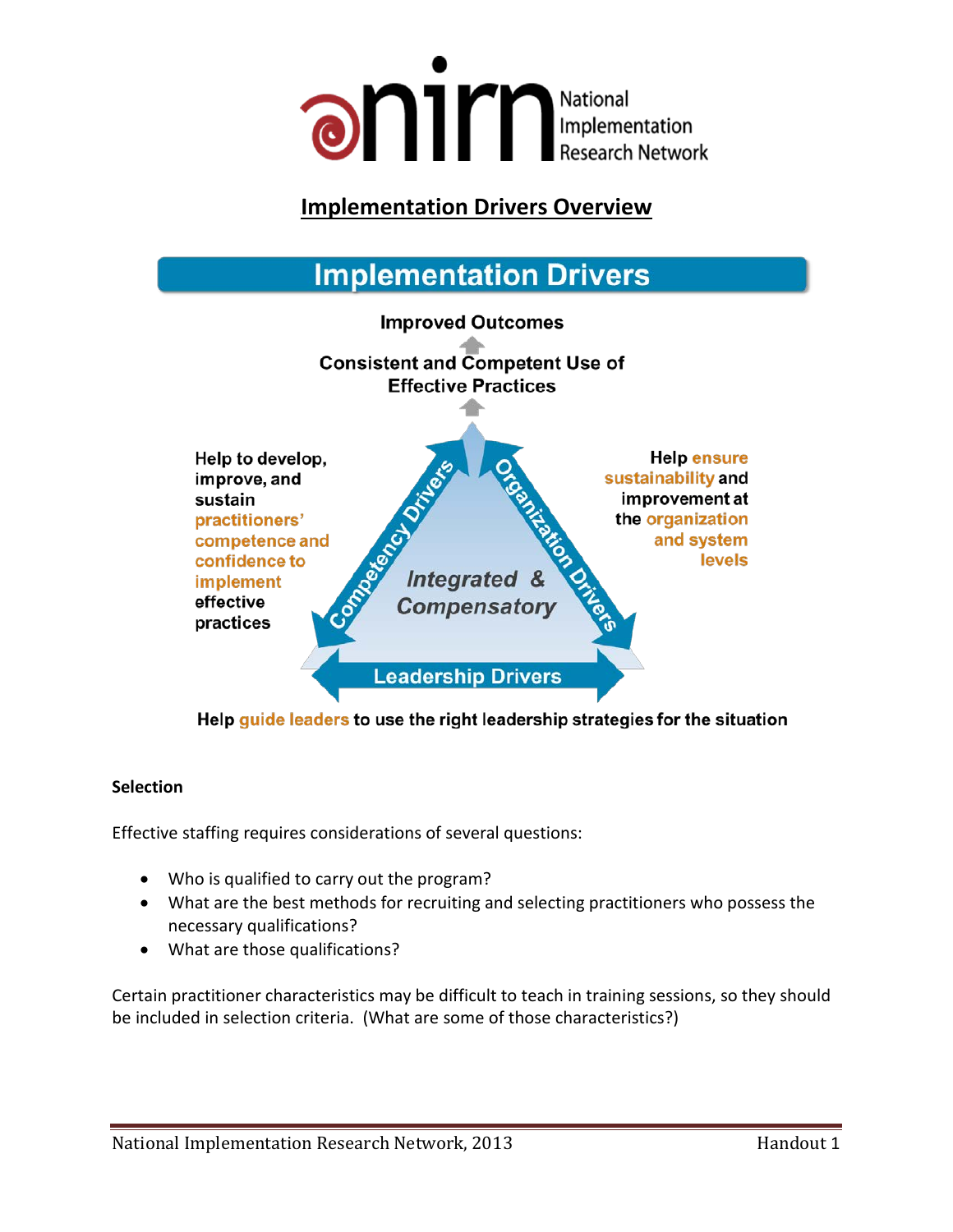

#### **Training**

Direct service practitioners and others at site need to learn when, where, how, and with whom to use new approaches and skills.

Training is efficient way to provide:

- Knowledge of background information
- Theory
- Philosophy
- Values
- The components of key practices
- Feedback in safe training environment

However, classroom training by itself is not sufficient to ensure that the staff develop the capacity to effectively implement the innovation.

#### **Coaching**

Most needed skills can be introduced in training but must be practiced and mastered on the job with the help of a coach.

A coach provides:

- Specific information about application
- Advice
- Encouragement
- Opportunities to practice and use skills

The innovation may require behavior change of the practitioners, supervisory, and administrative support levels. Training and coaching is needed at beginning stages of the implementation and throughout the life of the program.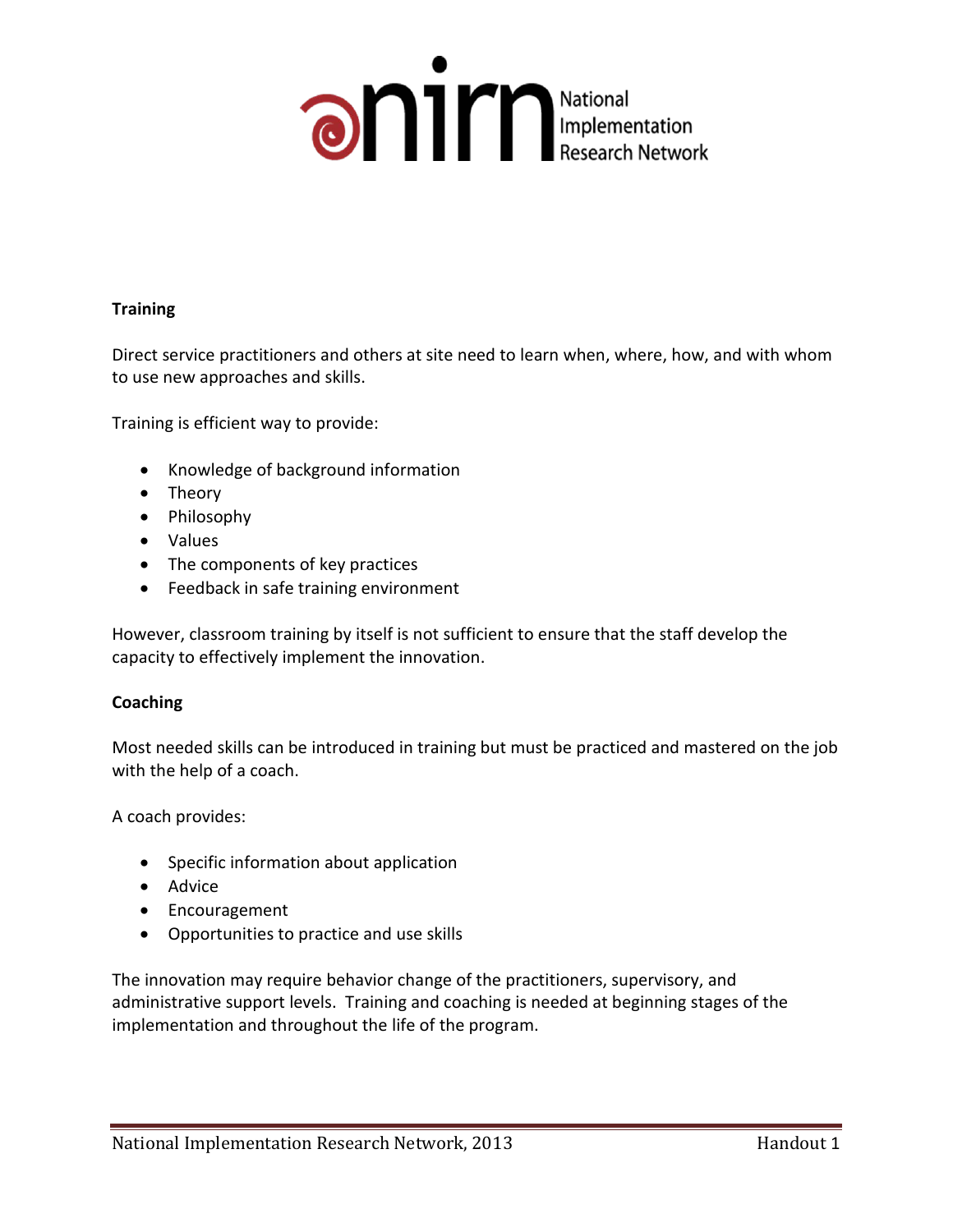

#### **Fidelity**

Evaluation of staff performance is designed to assess the application and outcomes of skills that are reflected in:

- Selection criteria
- Taught in training
- Reinforced and expanded in coaching process

Assessment of staff performance and measures of fidelity also provides feedback to

- Interviewers
- Trainers
- Coaches
- Managers
- Purveyors

On the progress of implementation efforts and the usefulness of selection, training, and coaching.

#### **Decision Support Data System**

Other measures such as

- Quality improvement
- Information
- Organizational fidelity measures
- Consumer outcomes

Assess key aspects of overall performance of organization and provide data to support decision making to assure continuing implementation of the intervention components over time.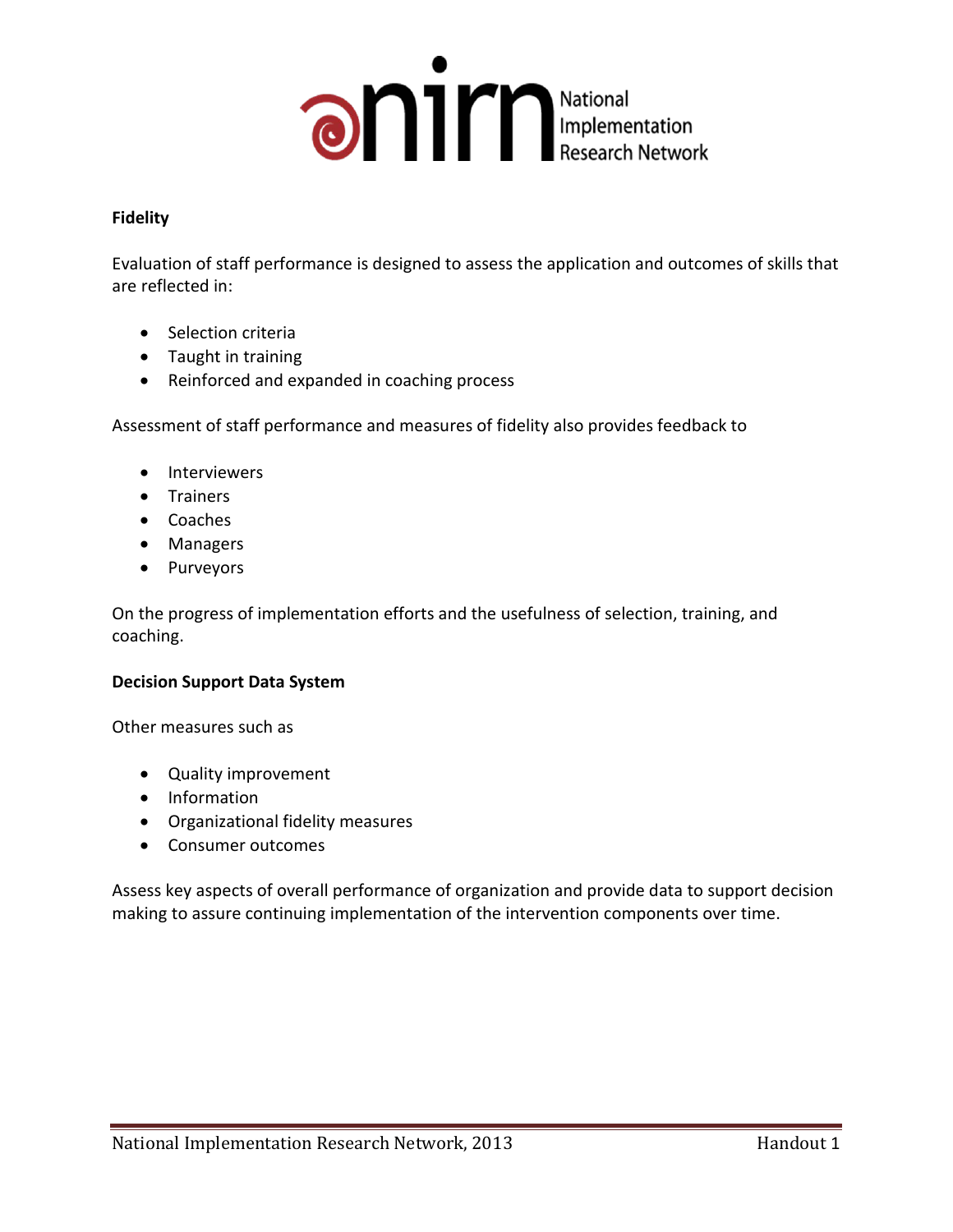

#### **Facilitative Administrative Support**

Provides leadership and makes use of a range of data to:

- Inform decision making
- Support the overall processes
- Keep staff organized and focused on the desired innovation outcomes

Administrators give special attention to:

- Policies
- Procedures
- Structures
- Cultures
- Climates

To assure alignment of these organizational components with the needs of practitioners. It is the responsibility of administrators to make sure practitioners have the skills and supports they need to perform at high levels of effectiveness.

#### **Systems Interventions**

These are strategies to work with external systems to ensure availability of

- Financial
- Organizational
- Human resources

Required to support the work of practitioners. Alignment of external systems to support the work is a critical aspect of implementation.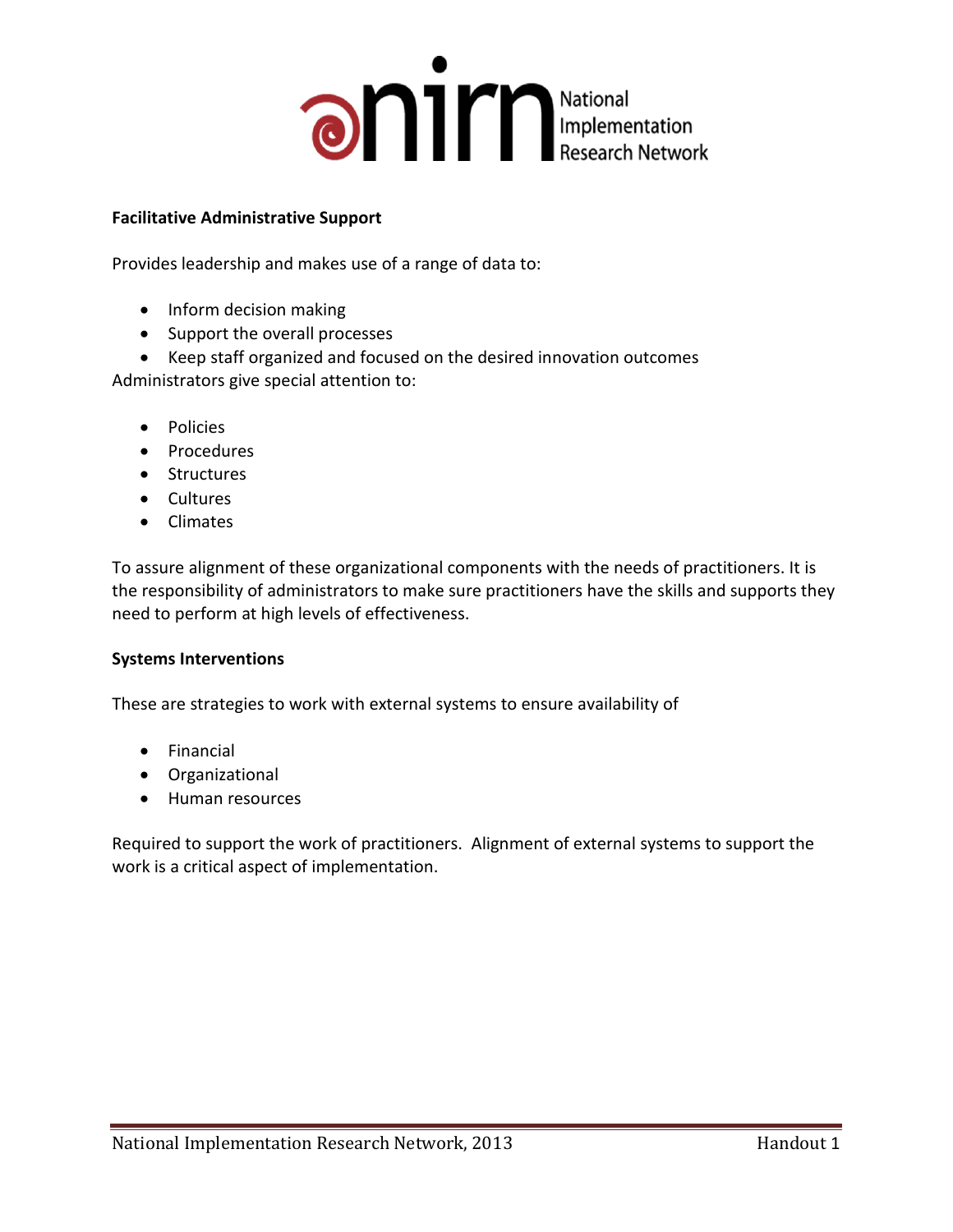

## <sup>U</sup>**Discussion Points: Communication and Improvement Cycles**

**Consider a current project, how can Implementation Teams support formal, transparent, and regular methods for hearing from the 'practice level' or "next level" about what's working and needs to change? ….for moving information 'up' the system and back 'down'?** 

> **What have been the challenges in developing these processes?**

**What have been the benefits?**

**In your role, how can you help to install the development of a Look, Think, Act strategy?**

> **How would you introduce this topic to a site you are currently with?**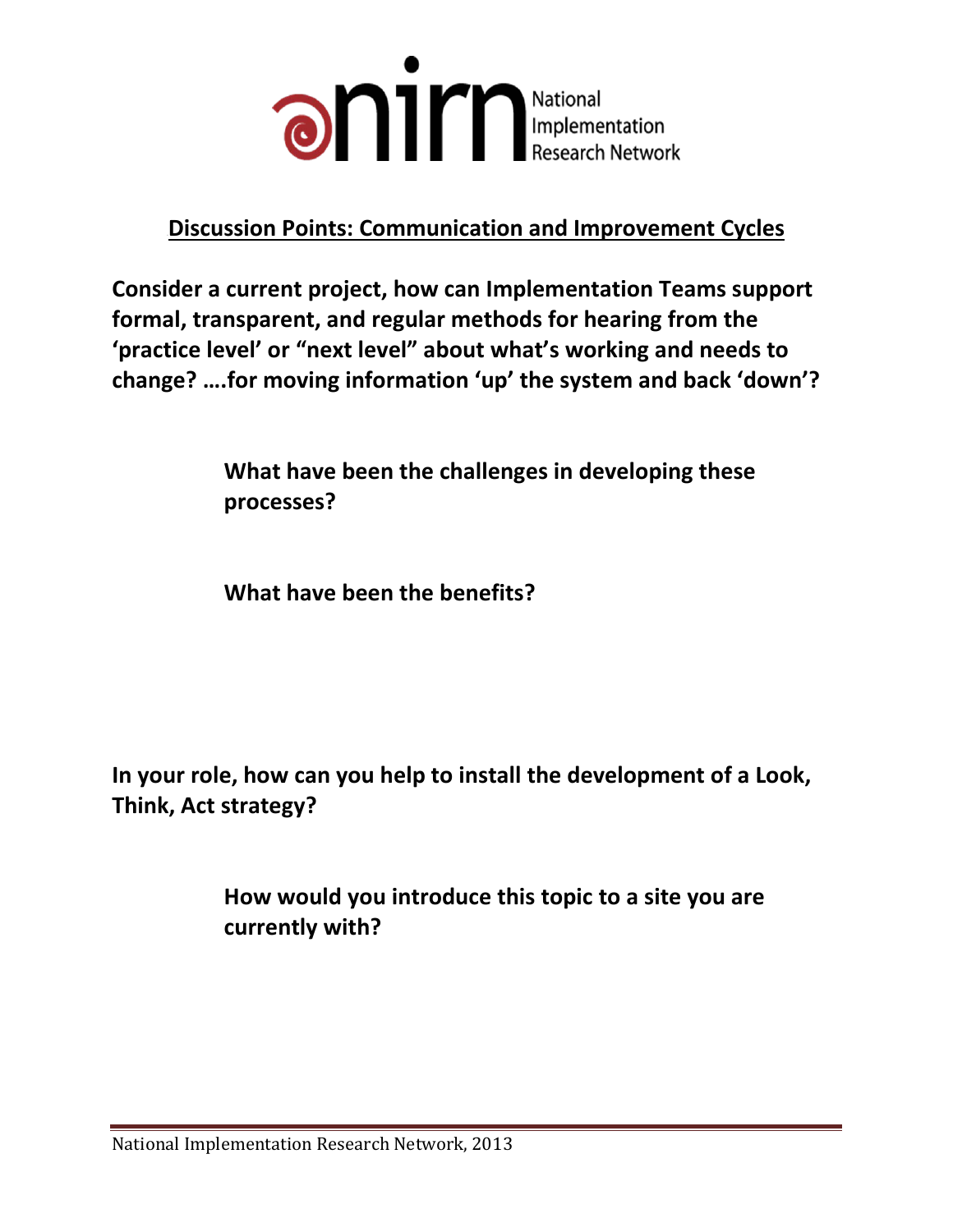

**In your role, how can you help to install the development of practicepolicy feedback loops?** 

> **How would you introduce this topic to a site you are currently with?**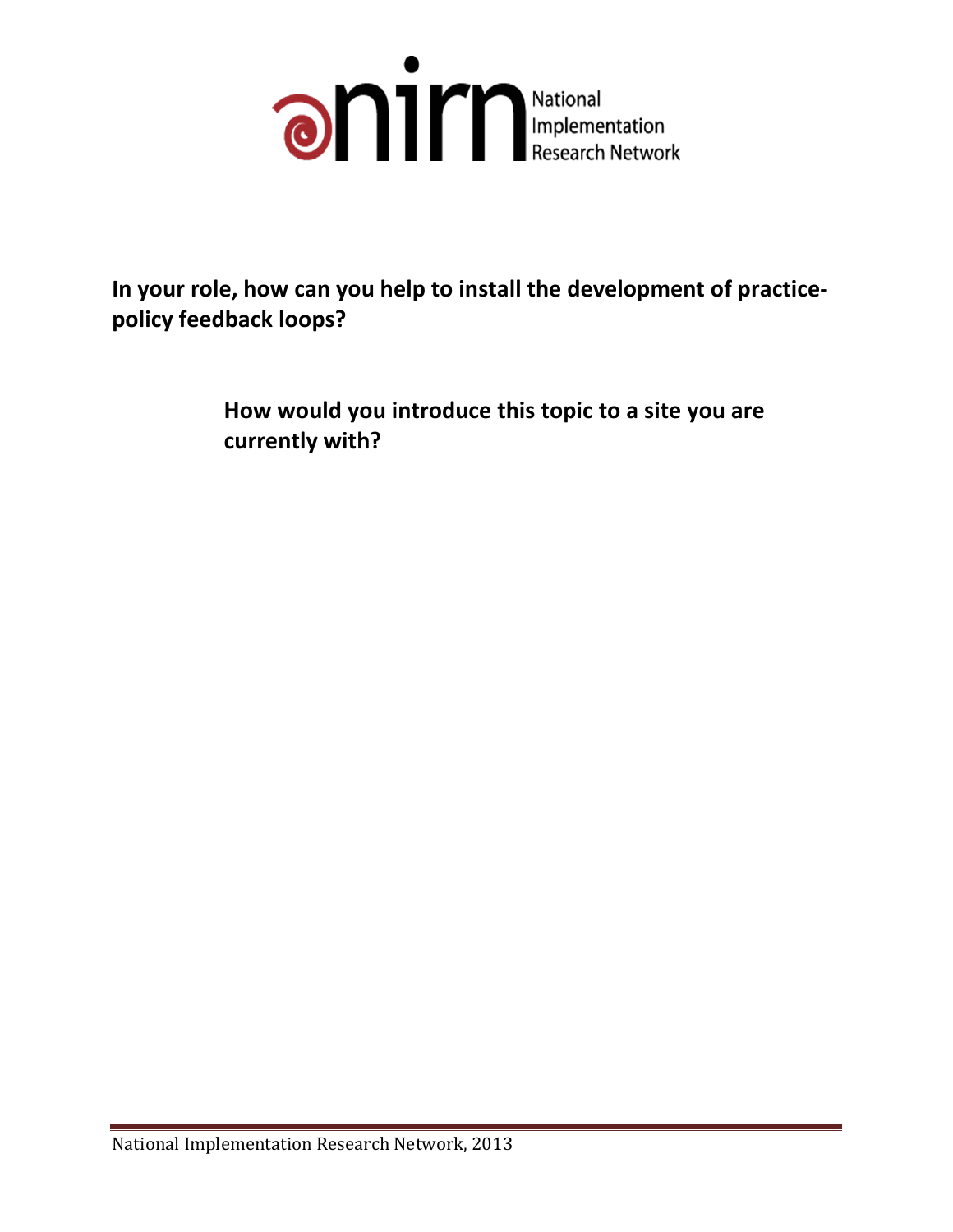

### **Discussion Points: Implementation Drivers**

**How are the implementation drivers relevant to the work you do supporting interventions?**

**How do we currently support competency drivers?**

**What are the barriers and facilitators to strengthening competency?**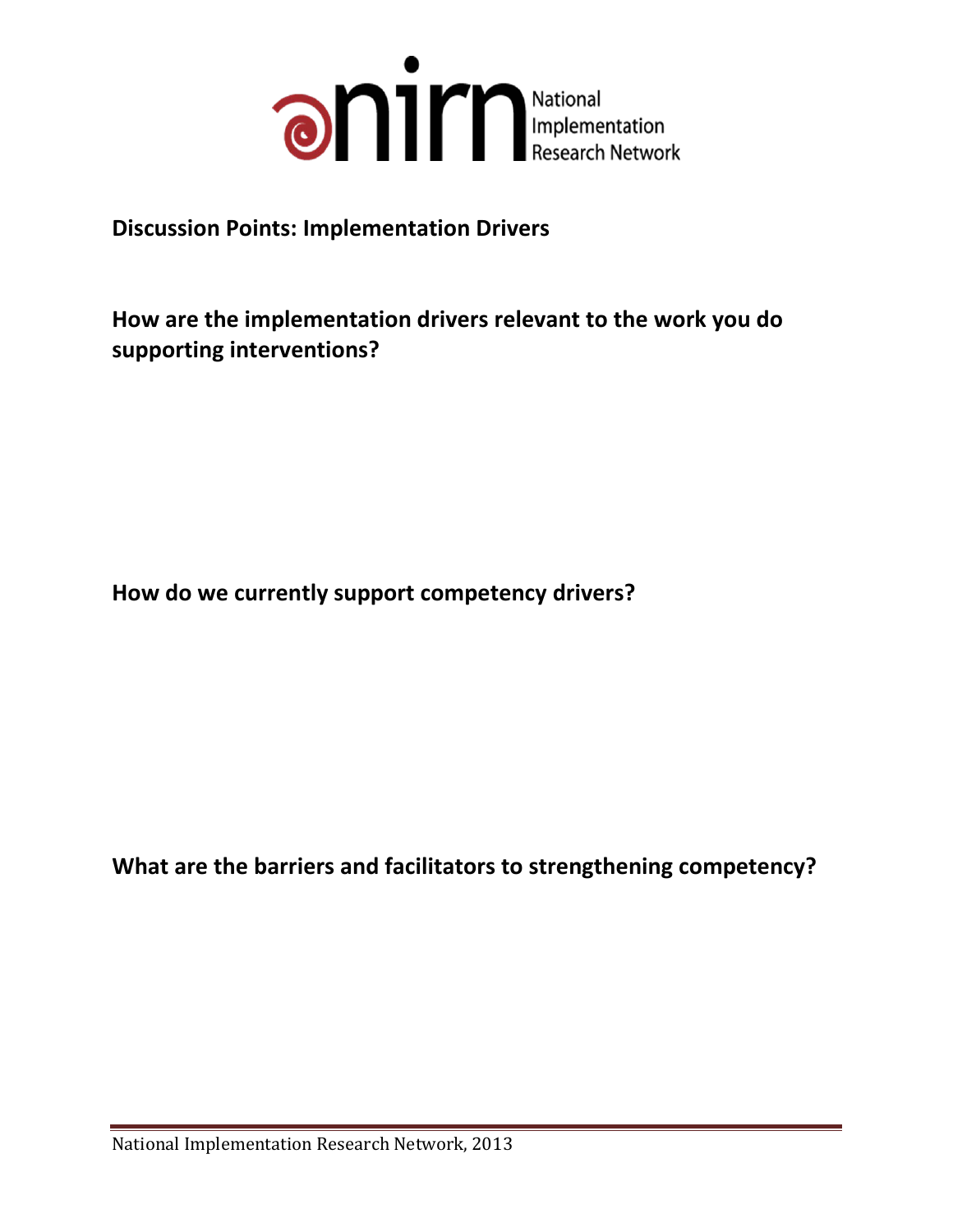

**How might we help strengthen organization drivers to improve system supports?**

**What are the barriers and facilitators to strengthening organization drivers?**

**How can you work to gain clarity on who's going to "deliver" the Competency and Organization Drivers?**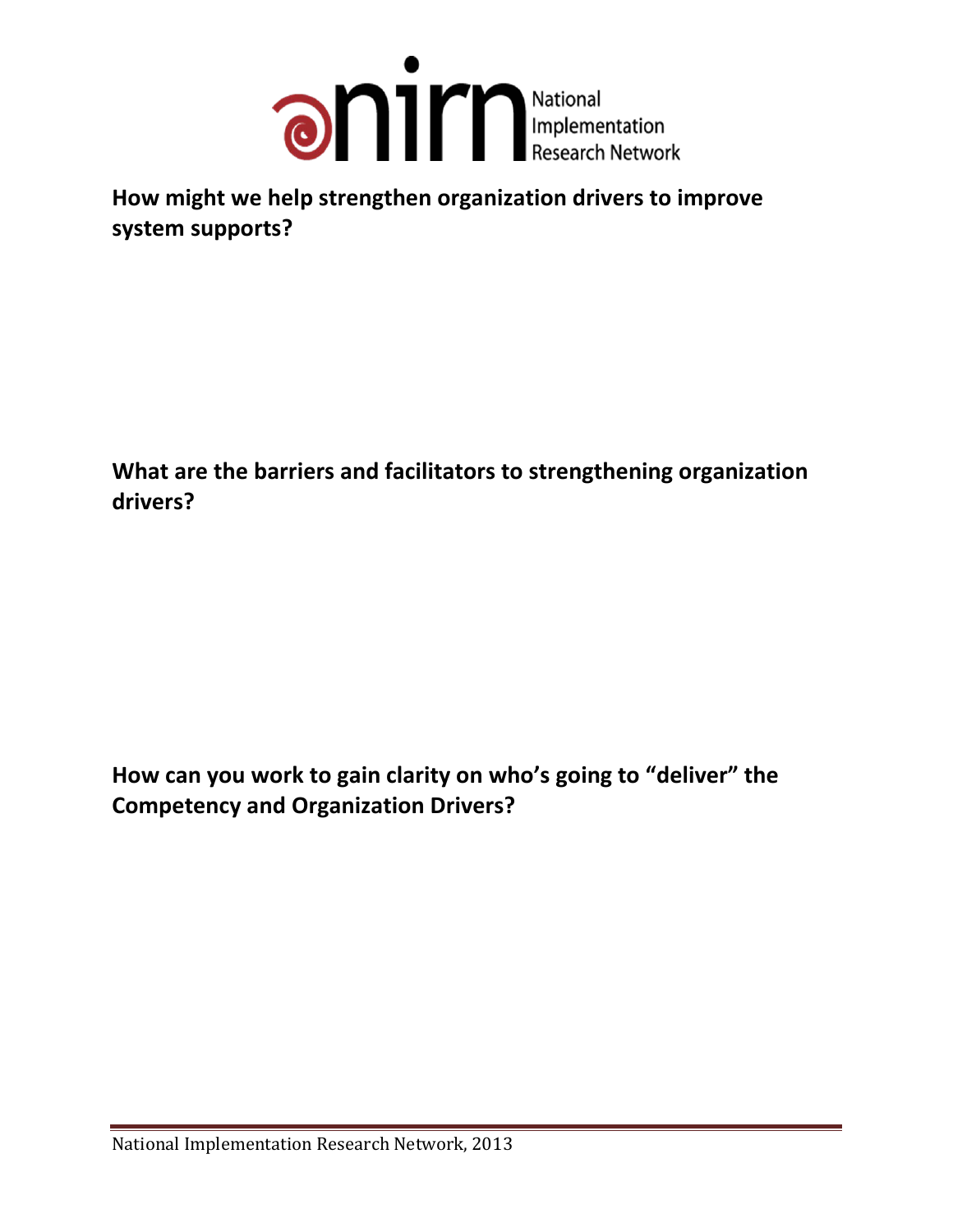

# <sup>U</sup>**Discussion Points: Implementation Stages**

**What is the current stage of implementation for your intervention, initiative or project?**

**What are the barriers to moving forward?**

**What are the facilitators?**

**Did you 'skip' some earlier stage-based work?**

**What "stage-based" work might need to be done next?**

**Other thoughts about Stages?**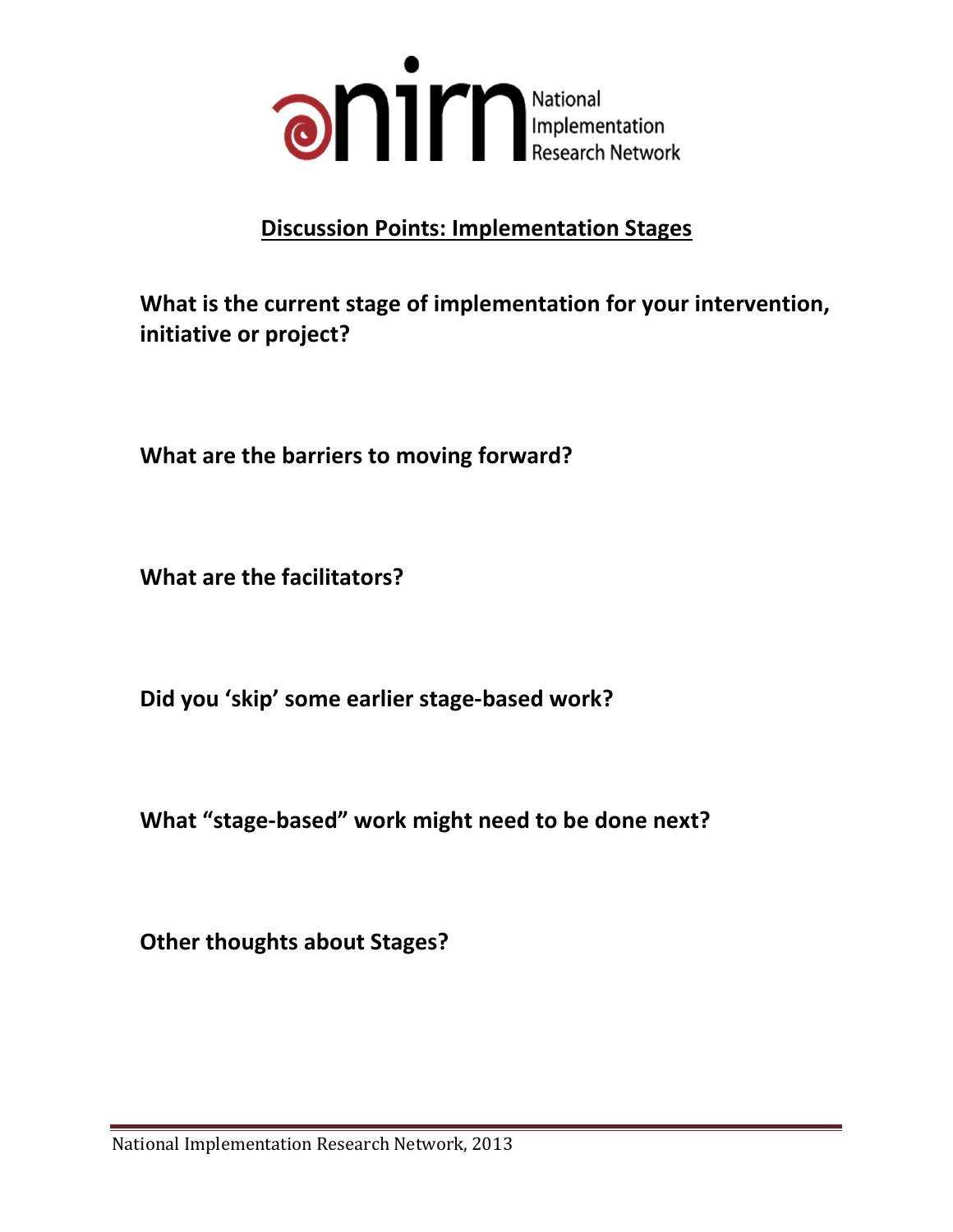

## **Discussion Points: Implementation Teams**

**Consider a current project you have, WHO supports the change process (Implementation Teams, Model Purveyors, other external experts)?**

**What has been your experience working with teams in your work with supporting effective implementation?**

**What are the barriers and facilitators to developing competent implementation team?**